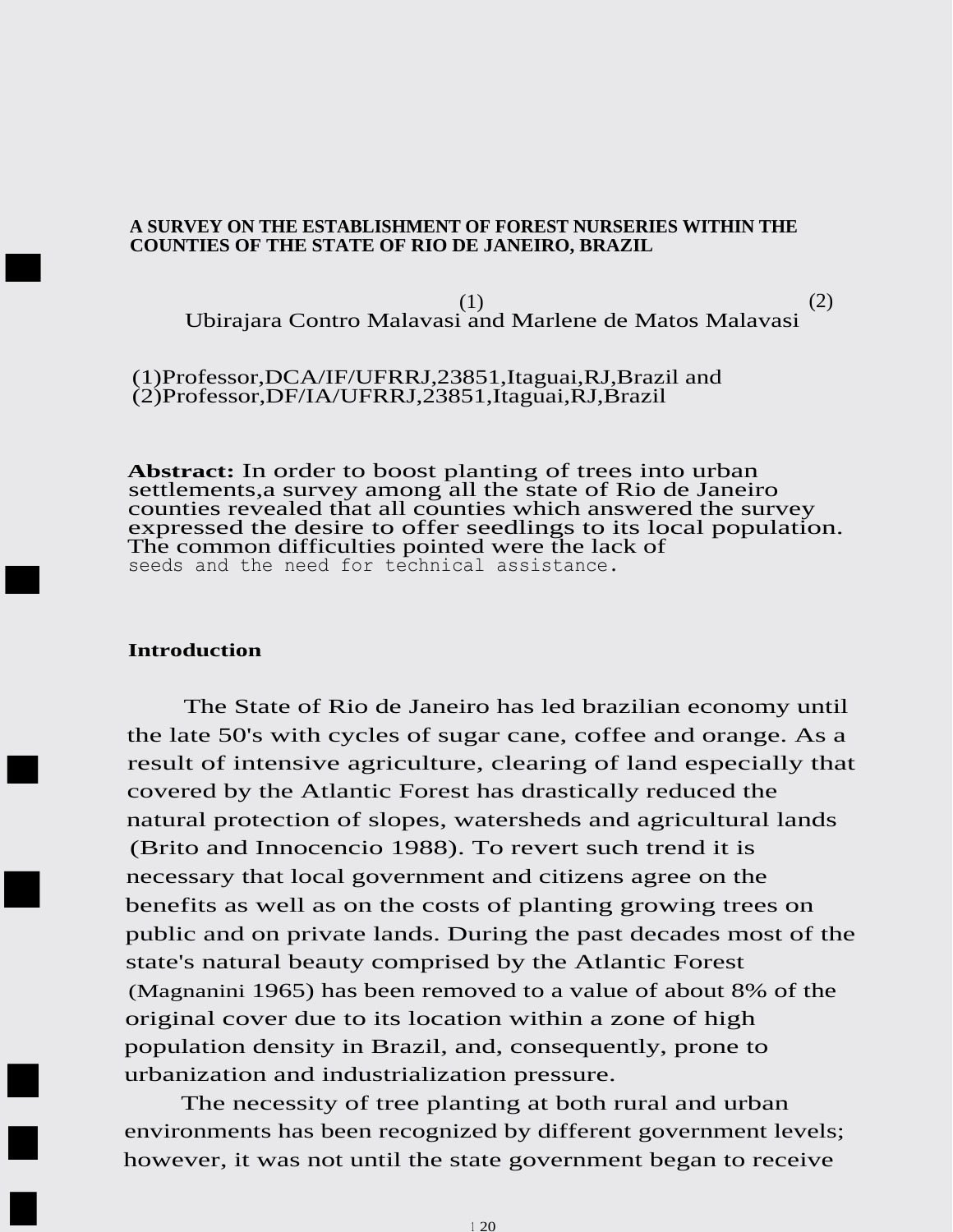its share from offshore petroleum wells that financial support was allocated to "green up" the state. Due to the fact that private ownership comprises most of the land in the state, the counties are to be used as educational centers in order to disseminate the necessary practical training.

#### **Materials and Methods**

In order to encourage planting of trees into urban and rural settlements, a survey was performed among all counties by means of mailed questionnaires; although it is recognized that some regions have more land devoted to rural enterprises than others (Figure 1) no discrimination was performed. The objectives of the questionnaire were to qualify and quantify:1) the county government commitment to establish a forest tree nursery in order to provide seedlings for its citizens; 2) to acknowledge those counties that already have initiated forest seedling production; 3) to reveal the potential use of tree planting as seen by the county government; and 4) **to** establish a link between the forest county agent, or equivalent, and the future State Forest Seed Center.

### **Results**

There were 28 replies from the 52 questionnaires mailed out. All of the counties which answered the survey, independent of the region within the state, expressed the desire to offer seedlings to its local population. To achieve such goal the most common difficulties expressed were the **lack** of seeds and the need for technical assistance.

Forty percent of the counties have declared the existence of some form of forest nursery with areas that range from 800 to 80,000 square meters. The foreseen uses of trees on the

121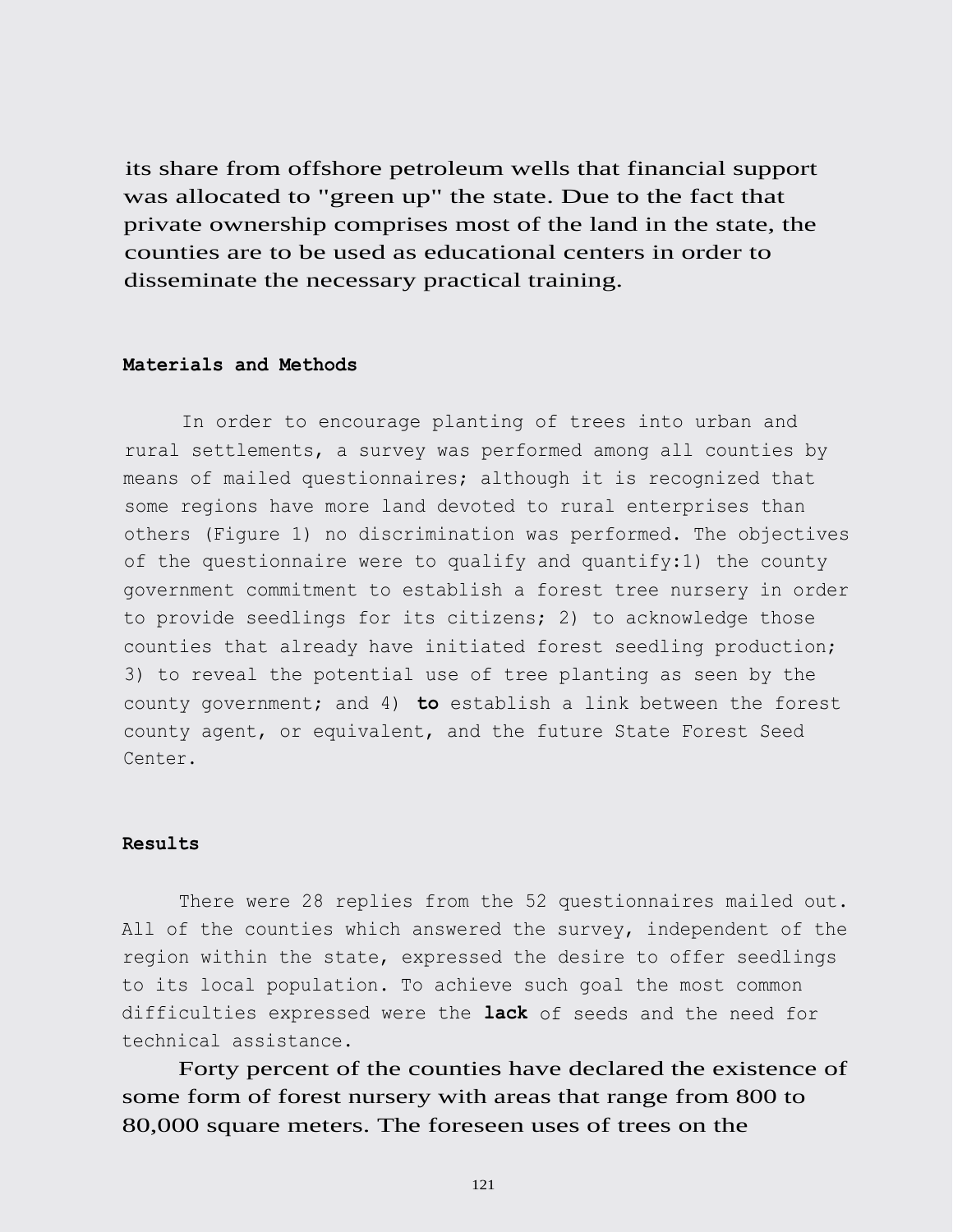municipalities include urban and rural site amelioration, recuperation of degraded areas, establishment of green belts around factories, improvement of river banks and reservoirs, and implementation of areas for environmental education.

The results of the survey support not only a closer technical assistance by the state government to the counties but also the implementation of the State Forest Seed Center (Malavasi and Malavasi 1988), to be established in Santa Maria Madalena county. The Seed Center will be responsible for collecting, processing, and distributing forest seeds as well as nursery personnel training within the State of Rio de Janeiro.

## **References**

- Brito, M.A. and N.R.Innocencio.1988.0rganizagdo do espaco agrdrio no Estado do Rio de Janeiro.Rev.Bras.Geogr.(3):85-120.
- Magnanini, A.1965.Vegetacdo-Geografia do Brasil-Grande Regiào Leste.Rio de Janeiro,IBGE 5(19):141-176.
- Malavasi, U.C. and M.M.Malavasi.1988.Projeto de Instalacao e Funcionamento do Banco Estadual de Sementes Florestais do Estado do Rio de Janeiro.UFRRJ/IEF-RJ.76 p.